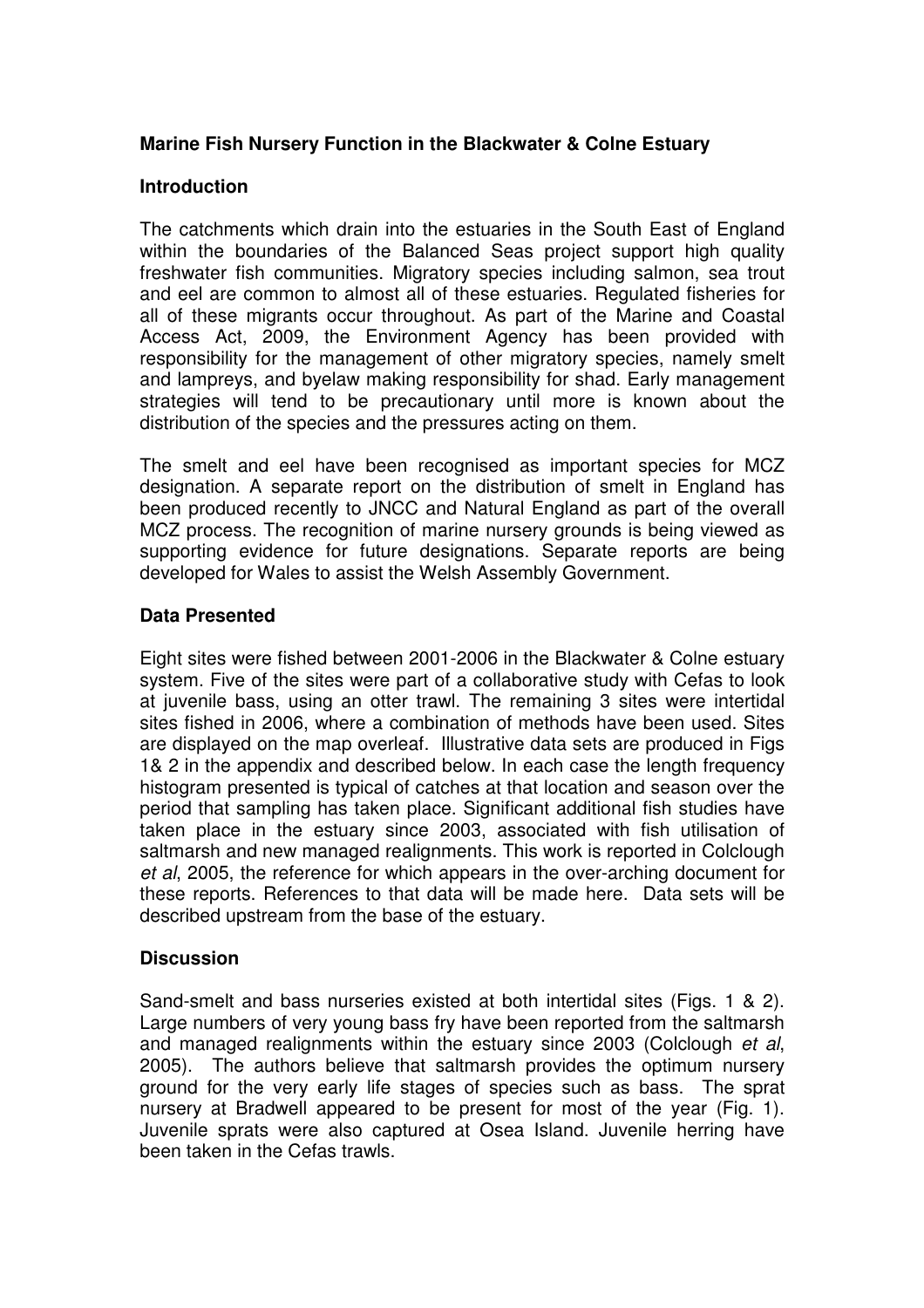A large catch of 2000 plus juvenile herring was taken in the managed realignment at Abbotts Hall in September 2003 (Colclough et al, 2005).

12 smelt were taken in trawls off Bradwell between 2001-2005. This data has been reported separately to JNCC.

**Steve Colclough** 

**Marine and Estuarine Fisheries Senior Technical Advisor**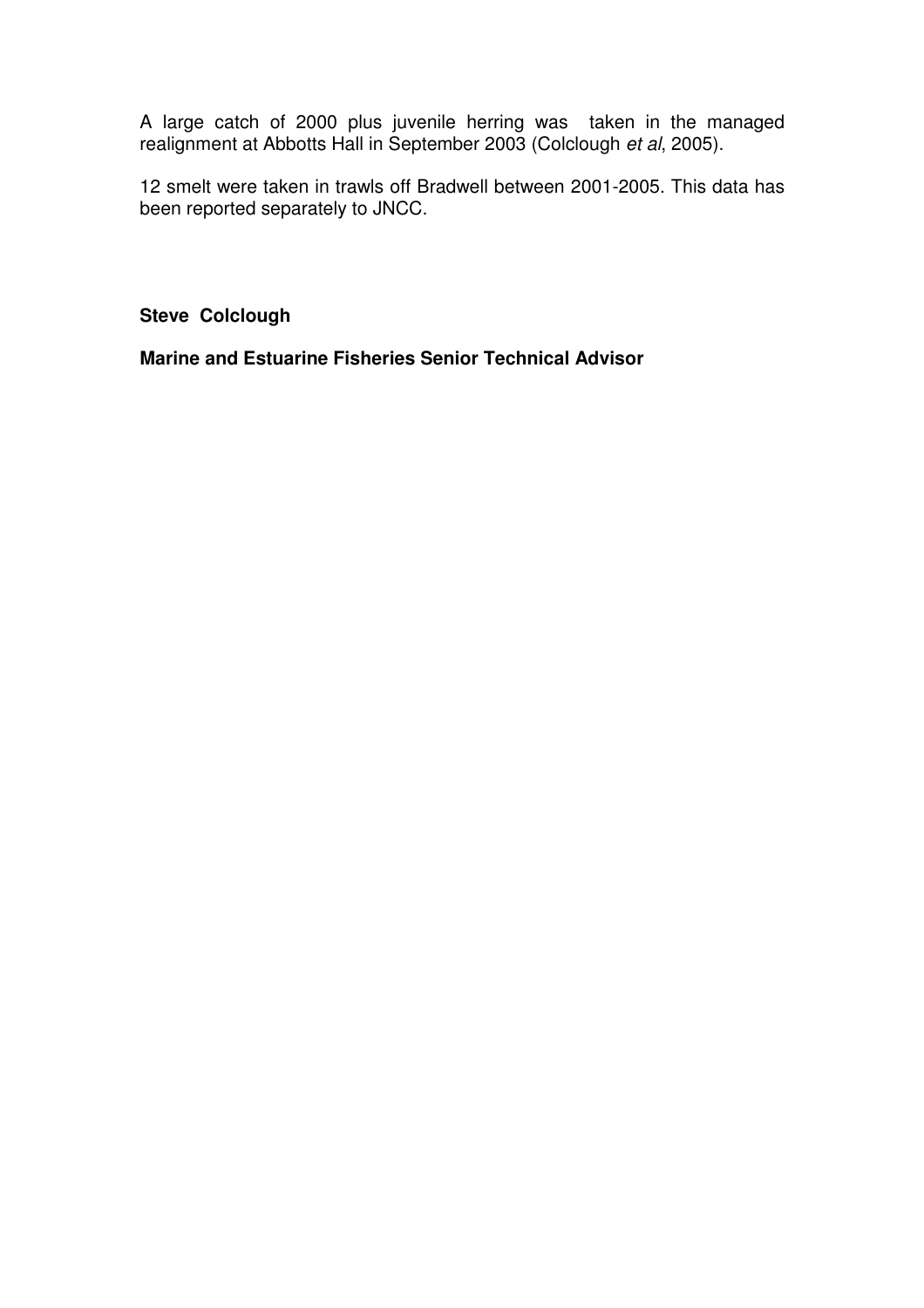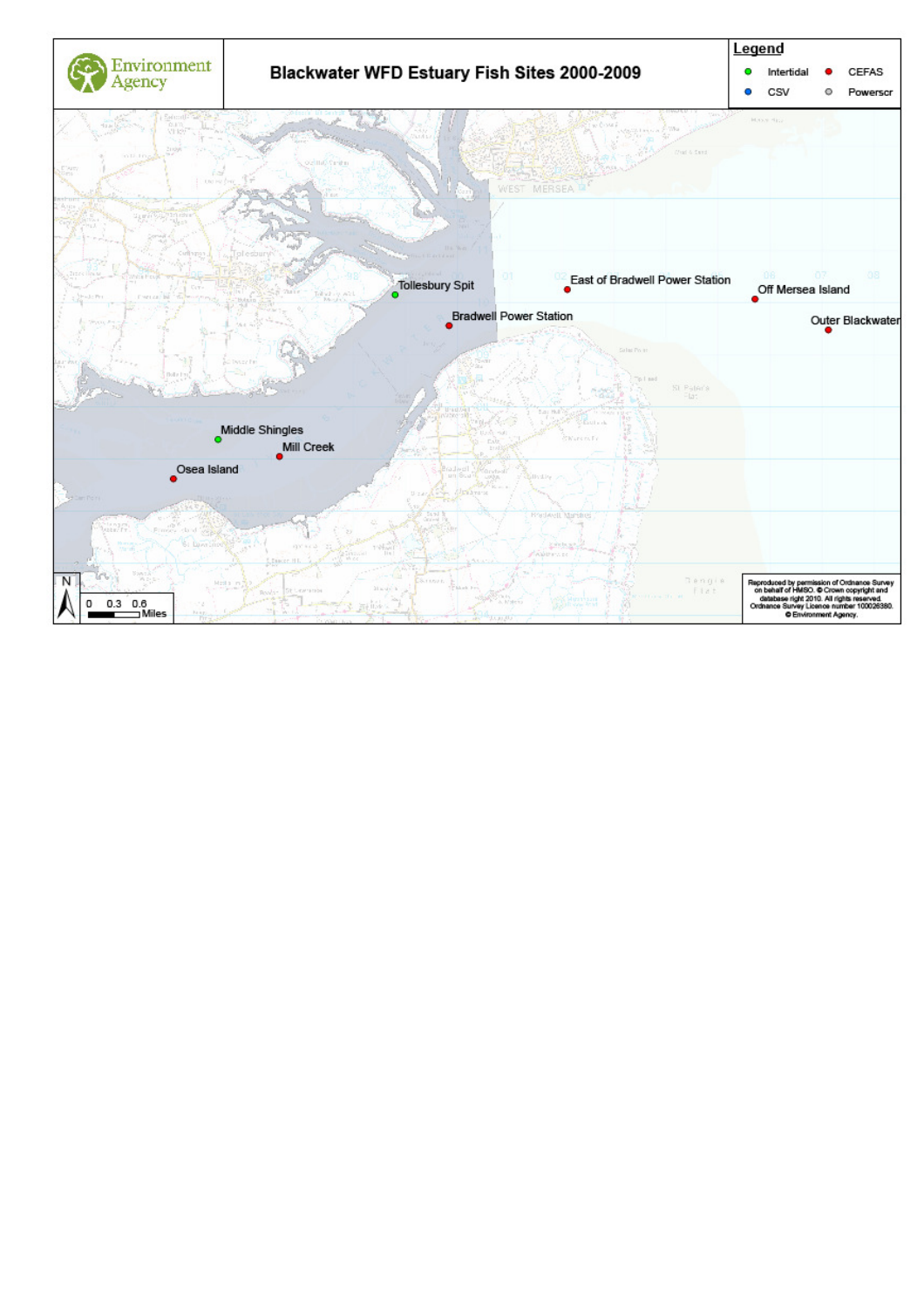## **Appendix**

# **Figure 1 Blackwater & Colne Bradwell Power Station – TL9985309551**



**Sand-smelt Spring 2006** 

**Sprat Autumn 2006**